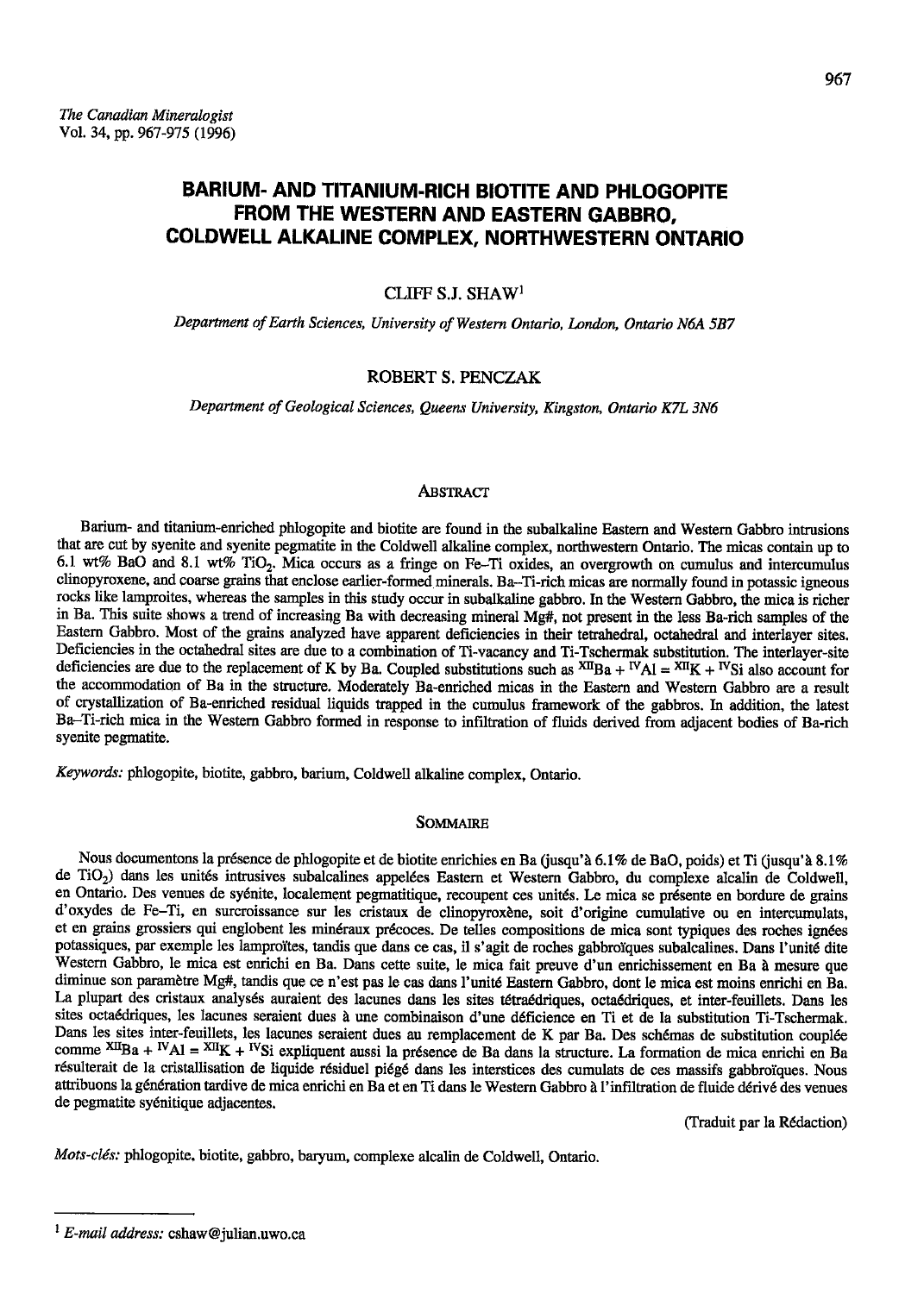### **INTRODUCTION**

The Coldwell alkaline complex in northwestem Ontario (Fig. 1) is an unmetamorphosed intrusive complex consisting of subalkaline and alkaline gabbro as well as a variety of syenites (Walker et al. 1993, Mitchel & Platt 1994). The complex was emplaced early in the magmatic evolution of the middle Proterozoic mid-continent rift at 1108 Ma (Heaman & Machado 1992). It consists of three intrusive centers (Fig. 1; Mitchell & Platt 1994). The oldest center, Center l, consists of a partial ring dyke of layered to massive gabbroic rocks (Eastern Gabbro) intruded by iron-rich augite syenite (Mitchell & Platt 1978). A small body of layered and heterogeneous gabbro (Western Gabbro) occurs in the western part of the complex and also is associated with iron-rich and locally pegmatitic and Ba-enriched augite syenite (Wilkinson 1983, Penczak 1992), indicating that it also belongs to center 1.

In this work, we describe the composition, mechanisms of substitution and possible parageneses of Ba- and Ti-bearing phlogopite and biotite from the Eastem Gabbro and the Western Gabbro.

## GEOLOGY AND PETROGRAPHY

The Eastern Gabbro (Fig. 1) consists of three discrete intrusions (Shaw 1994), the largest of which is the Ba-mica-bearing Layered Gabbro Intrusion. This intrusion consists of variably massive to layered gabbroic cumulates ranging in composition from wehrlite to anorthosite. The Western Gabbro is an isolated body of layered and heterogeneous gabbro intruded and locally altered by younger syenites. It has been divided into a massive and a layered series (Penczak L992) that vary in composition from olivine gabbro to anorthosite. Similarities in rock types and compositions indicate that the Westem Gabbro is likely equivalent to the Layered Gabbro.

The gabbroic rocks are unmetamorphosed, layered to massive cumulates with plagioclase, olivine and clinopyroxene  $\pm$  apatite  $\pm$  Fe-Ti oxide as the main cumulus phases. Clinopyroxene also occurs as poikilitic intercumulus grains, together with orthopyroxene, biotite, phlogopite, Fe-Ti oxides and, locally, hornblende and traces of granophyric intergrowth of quartz and K-feldspar, which is Ba-bearing in the rocks of the Eastern Gabbro (Shaw 1994).



Flc. 1. General geology of the Coldwell alkaline complex, showing the distribution of the intrusive centers and the location of the Eastern Gabbro and the Western Gabbro (after Walker er al. 1993).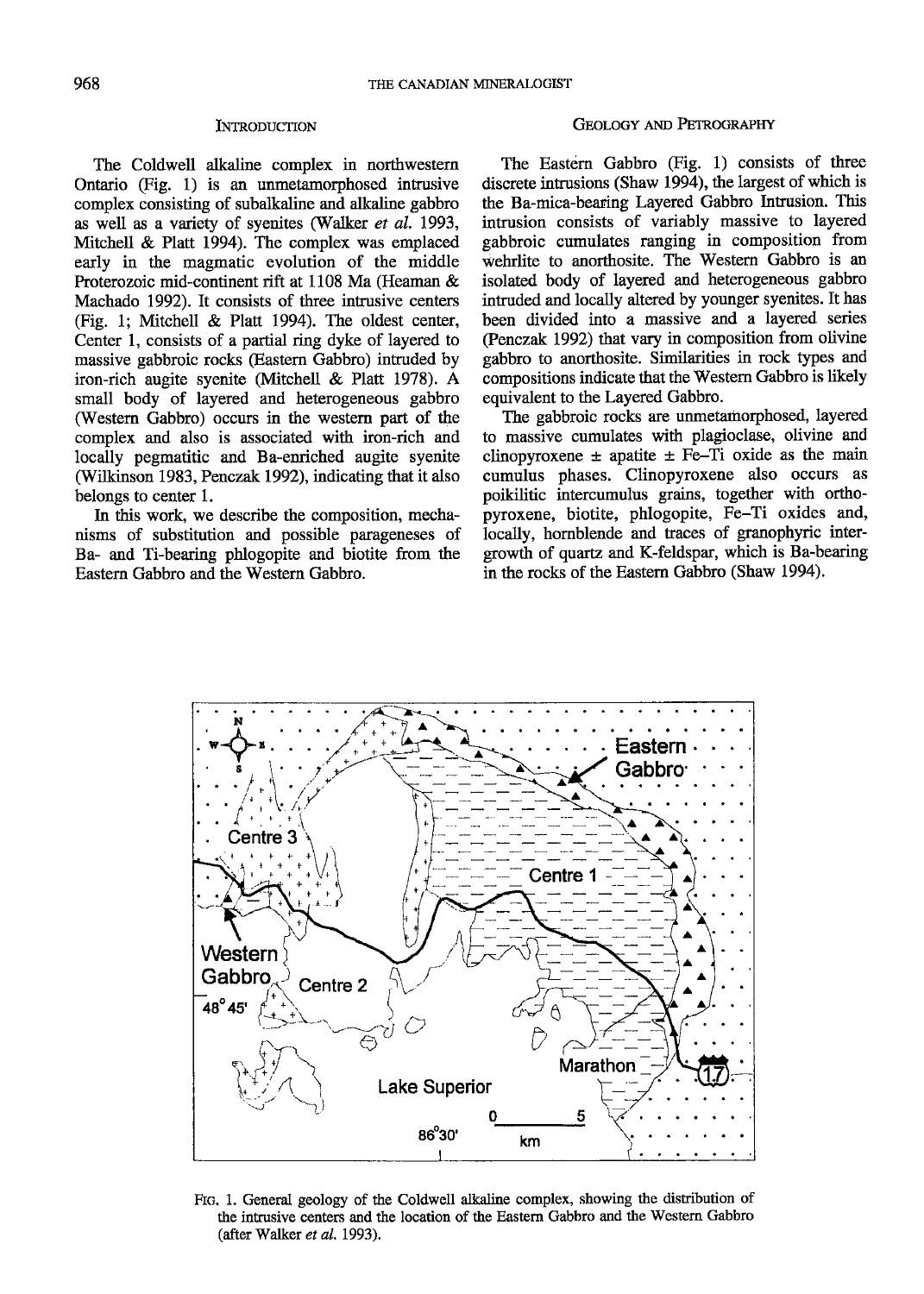Both the Eastern Gabbro and the Western Gabbro were intruded by iron-rich augite syenite and by large, irregular bodies of green syenite pegmatite. The contact between gabbro and syenite pegmatite is sharp; macroscopic alteration is restricted to an aureole a few cm wide, but saussuritization of feldspar, serpentinization of olivine and uralitization of clinopyroxene can be traced for up to 20 cm from fhe contact with the pegmatites.

The gabbroic rocks are evolved (Shaw 1994), with whole-rock Mg#  $[100 \text{ Mg/(Mg + 0.9Fe}_{tot}), \text{molar}]$  of 13 to 60; they are enriched in Rb (on average,  $26$  ppm), Ba (1267 ppm), Sr (1234 ppm), Zr (156 ppm) and rare-earth elements (REE: 9l ppm La). Systematic changes in bulk-rock and mineral composition, indicative of simple fractionation, are absent from the gabbros.

Petrographic and mineral chemical criteria indicate that the parent magma was subalkaline in composition (Shaw 1994; in prep.). This makes the occurrence of Ba-Ti-enriched micas unusual, as they are generally confined to potassic igneous rocks  $(e.g.,$  Mitchell  $\&$ Bergman l99l,Zhang et al. 1993).

## PETROGRAPHY

Biotite and phlogopite occur in the gabbros as intercumulus crystals. Mostly, the mica forms ragged grains  $0.1-0.25$  mm across that fringe earlier-formed Fe-Ti oxides and overgrow cumulus clinopyroxene. Large, poikilitic plates of mica enclosing olivine, clinopyroxene, Fe-Ti oxides and apatite also are present. The grains show variable pleochroism from black-brown or red-brown to pale yellow or yellowbrown. Mica abundances vary from trace to more than  $12\%$ , being most abundant in orthocumulate layers.

There is minor optical zonation in some of the grains observed; however, zonation is rare. Many of the samples containing Ba-rich mica, particularly those in the Western Gabbro, show a pattern of alteration similar to that observed in gabbros close to syenite pegmatites (see above). In these samples, intercumulus mica is partly altered to chlorite. Secondary, subhedral biotite with red to straw-yellow pleochroism commonly overgrows the altered minerals.

TABLE 1. SELECTED FLECTRON-MICROPROBE DATA ON Ba-Ti-BEARING MICAS, COLDWELL COMPLEX

| Sample<br>Location | WG    | ΒG    | EG    | EG    | RP68 91-267 91-259 91-272 91-265 91-283 91-272 91-259 RP56 91-272 92-276<br>ЕG | EG    | EG    | EG    | WG    | EG    | EG    | RP22<br>WG | RP73<br>WG                                                                                                                    | RP64<br>WG | <b>RP28</b><br>WG | RP29<br>WG | <b>RP29</b><br>WG | <b>RP29</b><br>WG |
|--------------------|-------|-------|-------|-------|--------------------------------------------------------------------------------|-------|-------|-------|-------|-------|-------|------------|-------------------------------------------------------------------------------------------------------------------------------|------------|-------------------|------------|-------------------|-------------------|
| SiO <sub>2</sub>   | 39.37 | 36.98 | 35.49 | 37.69 | 37.38                                                                          | 36.48 | 37.46 | 35.05 | 33.56 | 33.58 | 35.14 | 34.58      | 34.35                                                                                                                         | 34.89      | 33.79             | 33.91      | 33.09             | 32.46             |
| TiO <sub>2</sub>   | 0.91  | 3.33  | 4.36  | 3.46  | 4.81                                                                           | 2.87  | 4.89  | 4.73  | 3.99  | 4.09  | 4.28  | 6.00       | 5.39                                                                                                                          | 5.25       | 6.24              | 6.86       | 6.93              | 7.02              |
| $\rm Al_2O_3$      | 13.79 | 12.43 | 12.31 | 12.90 | 13.59                                                                          | 16.33 | 12.83 | 11.95 | 15.94 | 12.87 | 15.63 | 14.27      | 14.71                                                                                                                         | 15.36      | 13.82             | 13.96      | 13.87             | 14.14             |
| $Cr_2O_3$          | 0.00  | 0.00  | 0.05  | 0.00  | 0.00                                                                           | 0.03  | 0.02  | 0.06  | 0.00  | 0.00  | 0.00  | 0.01       | 0.00                                                                                                                          | 0.00       | 0.00              | 0.00       | 0.00              | 0.00              |
| MnO                | 0.00  | 0.21  | 0.24  | 0.06  | 0.06                                                                           | 0.03  | 0.12  | 0.16  | 0.05  | 0.11  | 0.11  | 0.09       | 0.08                                                                                                                          | 0.02       | 0.04              | 0.09       | 0.13              | 0.15              |
| FeO                | 11.98 | 18.53 | 27.82 | 15.01 | 15.61                                                                          | 15.43 | 17.90 | 26.88 | 19.18 | 27.78 | 13.15 | 19.69      | 18.45                                                                                                                         | 14.24      | 19.00             | 18.19      | 17.42             | 20.27             |
| MgO                | 18.99 | 12.63 | 6.21  | 16.00 | 14.37                                                                          | 15.06 | 12.45 | 6.87  | 13.40 | 5.32  | 16.06 | 9.78       | 11.50                                                                                                                         | 14.42      | 9.74              | 9.44       | 9.84              | 8.29              |
| CaO                | 0.03  | 0.02  | 0.03  | 0.00  | 0.00                                                                           | 0.03  | 0.00  | 0.07  | 0.03  | 0.00  | 0.00  | 0.04       | 0.02                                                                                                                          | 0.00       | 0.03              | 0.02       | 0.04              | 0.02              |
| BaO                | 0.11  | 0.33  | 0.45  | 0.68  | 0.75                                                                           | 0.89  | 0.99  | 1.00  | 1.16  | 1.49  | 1.80  | 2.26       | 2.60                                                                                                                          | 3.04       | 3.67              | 4.33       | 5.04              | 6.07              |
| K2O                | 7.76  | 9.19  | 8.43  | 9.18  | 8.52                                                                           | 8.89  | 9.09  | 8.06  | 6.29  | 8.67  | 8.74  | 8.66       | 8.50                                                                                                                          | 7.63       | 7.46              | 7.47       | 7.00              | 7.04              |
| Na <sub>2</sub> O  | 1.44  | 0.17  | 0.14  | 0.15  | 0.44                                                                           | 0.40  | 0.11  | 0.14  | 0.55  | 0.08  | 0.33  | 0.09       | 0.17                                                                                                                          | 0.74       | 0.34              | 0.47       | 0.52              | 0.35              |
| F                  | 0.75  | 1.66  | 0.33  | 1.24  | 0.84                                                                           | 0.77  | 1.15  | 0.40  | 0.21  | 0.45  | 1.26  | 0.55       | 0.43                                                                                                                          | 0.56       | 0.90              | 0.91       | 0.99              | 0.91              |
| Cl                 | 0.06  | 0.11  | 0.78  | 0.36  | 0.08                                                                           | 0.02  | 0.37  | 0.44  | 0.02  | 1.92  | 0.03  | 0.05       | 0.04                                                                                                                          | 0.02       | 0.07              | 0.06       | 0.07              | 0.08              |
| $-OF+Cl$           | 0.33  | 0.72  | 0.31  | 0.60  | 0.37                                                                           | 0.33  | 0.57  | 0.27  | 0.09  | 0.62  | 0.54  | 0.24       | 0.19                                                                                                                          | 0.24       | 0.39              | 0.40       | 0.43              | 0.40              |
| Total              | 94.86 | 94.87 | 96.33 | 96.13 | 96.08                                                                          | 96.90 | 96.81 | 95.54 | 94.29 | 95.74 | 95.99 | 95.83      | 96.05                                                                                                                         | 95.93      | 94.71             | 95.31      | 94.51             | 96.40             |
| S <sub>i</sub>     | 5.756 | 5.636 | 5.617 | 5.588 | 5.553                                                                          | 5.378 | 5.605 | 5.587 | 5.172 | 5.438 | 5.223 | 5.357      | 5.292                                                                                                                         | 5.260      | 5.314             | 5.306      | 5.234             | 5.150             |
| Al                 | 2.244 | 2.232 | 2.296 | 2.254 | 2.379                                                                          | 2.622 | 2.262 | 2.245 | 2.828 | 2.456 | 2.738 | 2.605      | 2.671                                                                                                                         | 2.729      | 2.561             | 2.574      | 2.585             | 2.644             |
| $Fe3+$             | 0.000 | 0.132 | 0.087 | 0.158 | 0.068                                                                          | 0.000 | 0.133 | 0.168 | 0.000 | 0.106 | 0.039 | 0.038      | 0.037                                                                                                                         | 0.011      | 0.125             | 0.120      | 0.181             | 0.206             |
| $\Sigma$ -tet      | 8.000 | 8.000 | 8.000 | 8,000 | 8.000                                                                          | 8.000 | 8.000 | 8.000 | 8.000 | 8,000 | 8.000 | 8.000      | 8.000                                                                                                                         | 8.000      | 8.000             | 8.000      | 8.000             | 8.000             |
| Al                 | 0.132 | 0.000 | 0.000 | 0.000 | 0.000                                                                          | 0.214 | 0.000 | 0.000 | 0.067 | 0.000 | 0.000 | 0.000      | 0.000                                                                                                                         | 0.000      | 0000              | 0.000      | 0.000             | 0.000             |
| $\mathrm{Ti}^{4+}$ | 0.100 | 0.382 | 0.519 | 0.386 | 0.537                                                                          | 0.318 | 0.550 | 0.567 | 0.462 | 0.498 | 0.478 | 0.699      | 0.624                                                                                                                         | 0.595      | 0.738             | 0.807      | 0.824             | 0.838             |
| Сr                 | 0.000 | 0.000 | 0.006 | 0.000 | 0.000                                                                          | 0.003 | 0.002 | 0.008 | 0.000 | 0.000 | 0.000 | 0.001      | 0.000                                                                                                                         | 0.000      | 0.000             | 0.000      | 0.000             | 0.000             |
| Mn                 | 0.000 | 0.027 | 0.032 | 0.008 | 0.008                                                                          | 0.004 | 0.015 | 0.022 | 0.007 | 0.015 | 0.014 | 0.012      | 0.010                                                                                                                         | 0.003      | 0.005             | 0.012      | 0.017             | 0.020             |
| $Fe2+$             | 1.465 | 2.330 | 3.595 | 1.703 | 1.871                                                                          | 1.902 | 2.107 | 3.415 | 2.472 | 3.656 | 1.596 | 2.513      | 2.340                                                                                                                         | 1.784      | 2.374             | 2.260      | 2.123             | 2.484             |
| Mg                 | 4.138 | 2.869 | 1.465 | 3.536 | 3.182                                                                          | 3.309 | 2.776 | 1.632 | 3.078 | 1.284 | 3.558 | 2.258      | 2.641                                                                                                                         | 3.240      | 2.283             | 2.201      | 2.320             | 1.961             |
| $\Sigma$ -Oct      | 5.835 | 5.608 | 5.617 | 5.633 | 5.598                                                                          | 5.750 | 5.450 | 5.644 | 6.086 | 5.453 | 5.646 | 5.483      | 5.615                                                                                                                         | 5.622      | 5.400             | 5.280      | 5.284             | 5.303             |
| Ca                 | 0.005 | 0.003 | 0.005 | 0.000 | 0.000                                                                          | 0.005 | 0.000 | 0.012 | 0.005 | 0.000 | 0.000 | 0.007      | 0.003                                                                                                                         | 0.000      | 0.005             | 0.003      | 0.007             | 0.003             |
| Ba                 | 0.006 | 0.020 | 0.028 | 0.040 | 0.044                                                                          | 0.051 | 0.058 | 0.062 | 0.070 | 0.095 | 0.105 | 0.137      | 0.157                                                                                                                         | 0.180      | 0.226             | 0.265      | 0.312             | 0.377             |
| K                  | 1.447 | 1.787 | 1.702 | 1.736 | 1.614                                                                          | 1.672 | 1.735 | 1.639 | 1.236 | 1.791 | 1.657 | 1.711      | 1.670                                                                                                                         | 1.467      | 1.496             | 1.491      | 1.412             | 1.425             |
| Na                 | 0.408 | 0.050 | 0.043 | 0.043 | 0.127                                                                          | 0.114 | 0.032 | 0.043 | 0.164 | 0.025 | 0.095 | 0.027      | 0.051                                                                                                                         | 0.216      | 0.104             | 0.143      | 0.159             | 0.108             |
| $\Sigma$ -Int      | 1.866 | 1.860 | 1.778 | 1.819 | 1.785                                                                          | 1.842 | 1.825 | 1.756 | 1.475 | 1.911 | 1.857 | 1.882      | 1.881                                                                                                                         | 1.863      | 1.831             | 1.902      | 1.890             | 1.913             |
| F                  | 0.347 | 0.800 | 0.165 | 0.581 | 0.395                                                                          | 0.359 | 0.544 | 0.202 | 0.102 | 0.230 | 0.592 | 0.269      | 0.210                                                                                                                         | 0.267      | 0.448             | 0.450      | 0.495             | 0.457             |
| C1                 | 0.015 | 0.028 | 0.209 | 0.090 | 0.020                                                                          | 0.005 | 0.094 | 0.119 | 0.005 | 0.527 | 0.008 | 0.013      | 0.010                                                                                                                         | 0.005      | 0.019             | 0.016      | 0.019             | 0.022             |
| Charge             |       |       |       |       |                                                                                |       |       |       |       |       |       |            | 44.155 44.739 44.846 44.493 44.872 44.422 45.130 44.819 43.617 44.998 44.520 45.386 45.012 44.939 45.476 45.890 45.821 45.799 |            |                   |            |                   |                   |
| Mg#                | 73.90 | 53.80 |       |       |                                                                                |       |       |       |       |       |       |            | 28.50 65.50 62.10 63.50 55.30 31.30 55.50 25.40 68.50 47.00 52.60 64.30 47.70                                                 |            |                   | 48.00      | 50.20             | 42.20             |

EG- Eastern Gabbro, WG - Western Gabbro. Formulae calculated on the basis of 22 atoms of oxygen. Charge calculated with tet + oct = 14 apfu Fe3<sup>\*</sup> calculated as the amount required to fill tetrahedral site, remainder as Fe<sup>2+</sup>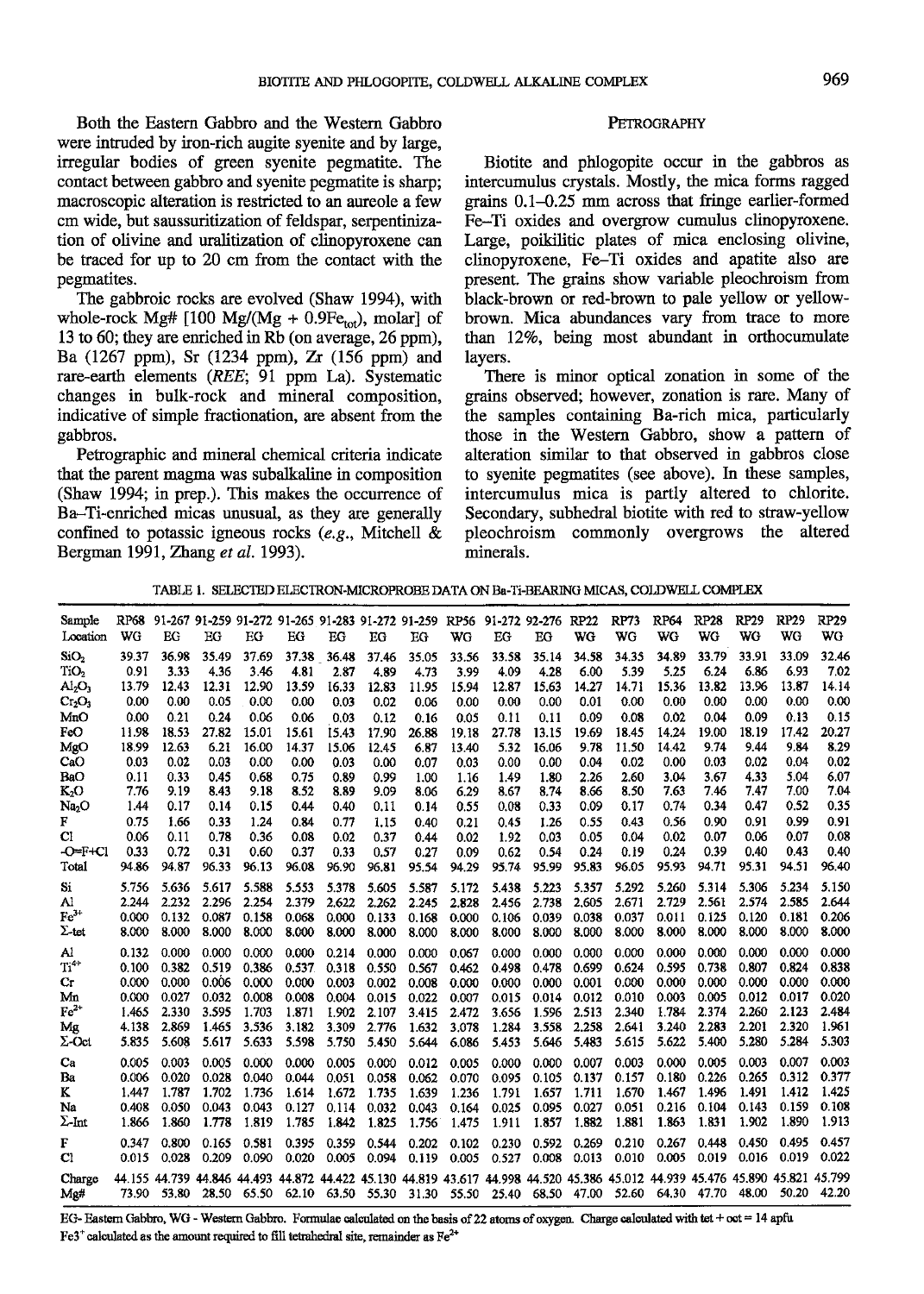## **ANALYTICAL METHODS**

All samples were analyzed by wavelengthdispersion spectrometry (WDS) on a JEOL IXA-8600 electron microprobe at the University of Western Ontario. An accelerating voltage of 15 kV and a beam current of 10 nA were used. Most samples were analyzed with a defocused,  $5-\mu m$  electron beam to minimize the migration of potassium.

Benitoite  $(BaTiSi<sub>3</sub>O<sub>9</sub>)$  was analyzed to assess the overlap between the BaL $\alpha_1$  and TiK $\alpha_1$  lines. The benitoite gave values within  $\pm 0.15\%$  absolute of the expected value of 37.08% BaO; the amount of Ti was found to be within  $\pm 0.17\%$  of the known value of  $19.32\%$  TiO<sub>2</sub>, indicating that error due to overlap of Ba and Ti peaks is minimal.

#### **RESULTS**

This study is based on results of about 140 analyses of biotite and phlogopite from the Eastern Gabbro and the Western Gabbro (Table 1). Micas were classified as biotite  $(88%)$  or phlogopite  $(12%)$  according to the criteria of Deer et al. (1966). Structural formulae are based on 22 atoms of oxygen, and the cation charge was calculated with octahedrally and tetrahedrally coordinated cations made equal to 14 (Table 1). None of the samples was analyzed for  $Fe<sup>3+</sup>$ .

All of the grains analyzed lie within the eastonite siderophyllite  $-$  phlogopite  $-$  annite field (Fig. 2). Mica compositions from the Western Gabbro define a trend from phlogopite toward the siderophyllite end-member, whereas those from the Eastem Gabbro lie parallel to the phlogopite  $-$  annite join (Fig. 2).

Ba-rich mica  $(>1 \text{ wt\% BaO})$  is more common in the Western Gabbro. The grains show a trend of increasing Ti and decreasing Mg# with increasing Ba (Fig. 3). The mica from the Eastern Gabbro is only moderately enriched in Ba; only 27% of the grains analyzed have more than 1 wt% BaO. Mica in the Eastern Gabbro is Ti-rich Gig. 3a), but does not show the distinct trend that characterizes mica from the Western Gabbro. The same is true of Mg# (Fig. 3b). Ba contents vary within individual samples; for example, sample RP29 contains mica with Ba contents ranging from  $1.66$  to  $6.07$  wt% BaO. In this sample, Ti increases with increasing Ba, and Mg# decreases as Ba increases.

### Structural formulae

Structural formulae calculated on the basis of 22 atoms of oxygen (Table l) show that most of the mica grains analyzed are apparently deficient in their tetrahedral site  $({}^{\text{IV}}\text{Si} + {}^{\text{IV}}\text{Al} < 8.00)$ . They also show deficiency in the octahedral sites, with cation totals between 5.4 and 5.9 atoms per formula unit  $\langle \text{apfu} \rangle$ , which is less than the 6.00 cations in an ideal trioctahedral mica. The interlayer  $(XII)$ Ca +  $XII$ Ba +  $XII$ Na +  $XII$ K) site in most of the grains also is deficient (<2.00), varying from 1.7 to 1.95 apfu.

Calculation of structural formulae on the basis of a constant number of cations in the tetrahedral and octahedral site  $(6.00 + 8.00)$  results in excess charges for the cations, suggesting either substitutions involving vacancies or cations of variable valence state.



Ftg. 2. Mg-Al-Fe plot of Eastern Gabbro  $(\Delta)$  and Western Gabbro  $(\bullet)$  micas. Fields from Mitchell (1995).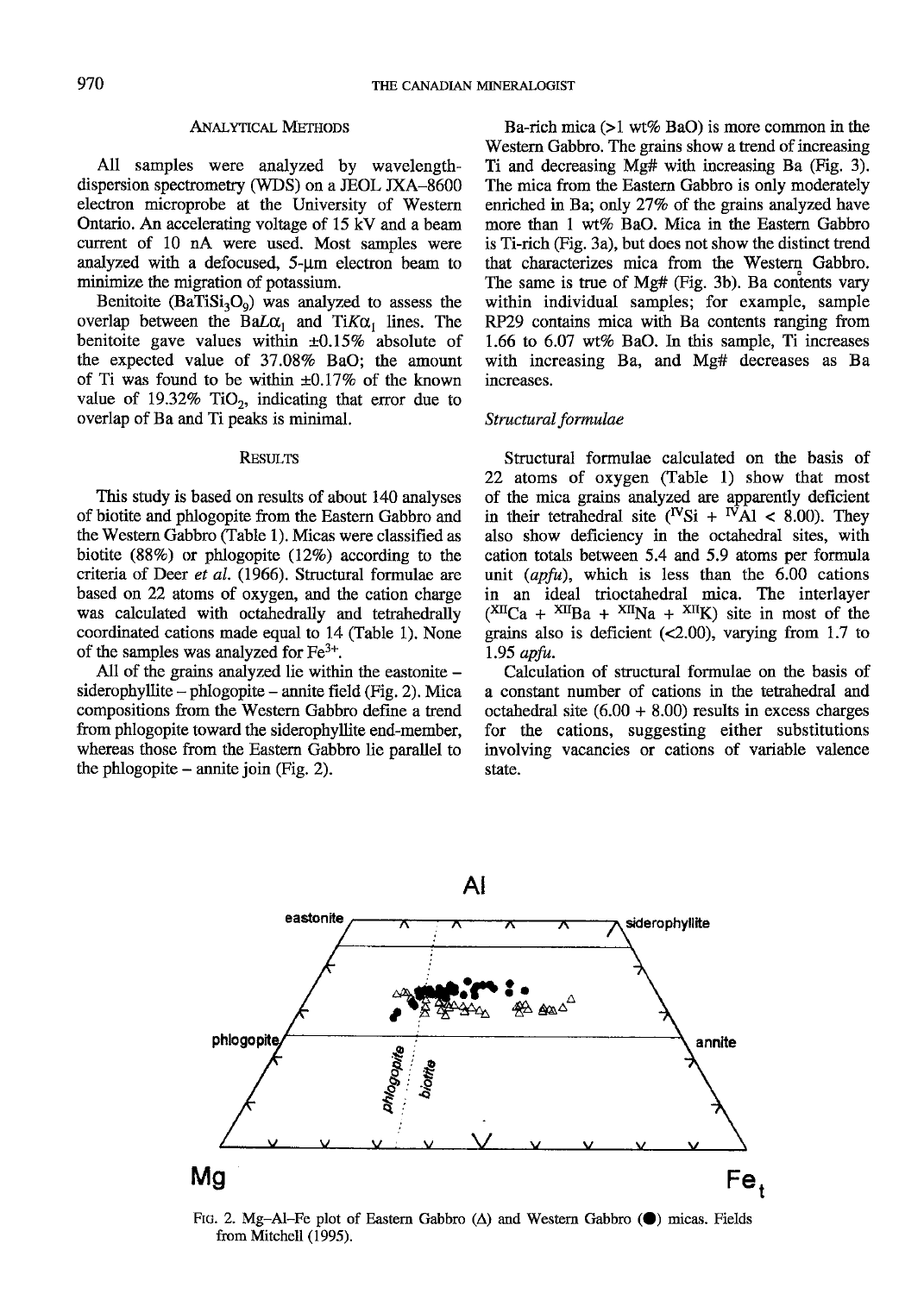15



FIG. 3. BaO versus (a)  $TiO<sub>2</sub>$  and (b) Mg# for mica samples of the Eastern Gabbro and Western Gabbro (symbols as in Figure 2).



FIG. 4. Comparison of mica compositions from the Eastern Gabbro  $(\Delta)$  and Western Gabbro  $(\bullet)$  with those from leucitites from China (+), Ti-poor mica from lamproites (\*), Roman Province potassic rocks  $(x)$  and lower crustal gabbro, Italy (Y). These data are compiled from Mitchell & Bergman (1991), Holm (1982), Thompson (1977), Zhang et al. (1993), and Bigi et al. (1993).

## COMPARISON WITH Ba-Ti-RICH MICA FROM OTHER LOCALITIES

Ba-Ti-rich mica is common in potassic igneous rocks (Mitchell & Bergman 1991, Edgar 1992, Zhang et al. 1993), but is rare in gabbroic rocks. Ba-Ti-rich mica is known from only one other gabbroic suite, that of lower crust origin exposed in the Ivrea zone, Italy (Bigi et al. 1993).

The mica compositions described here are similar to Ba-Ti phlogopite from the Ivrea zone (Bigi et al. 1993), the Roman Province (Thompson 1977, Holm 1982) and Montana (Wendlandt 1977) in terms of their Ba, Ti, Fe and Mg contents (Fig. 4). They show some similarities with low-Ti mica from lamproites (Mitchell & Bergman 1991), but have much lower Mg# (Fig. 4).

#### **SUBSTITUTIONS**

As noted by Zhang et al. (1993), it is difficult to assign unique substitutions to micas because  $(1)$  the complexity of the potential substitutions,  $(2)$  the problems in determining valency of Fe and Ti, and (3) the possibility that Ti, Fe and Mg might occur in tetrahedral coordination (Foley 1990).

## Incorporation of Ba

Ba substitutes for interlayer cations in the 12-fold site in micas. Replacement of K by Ba in the mica structure involves a charge compensation that can either be achieved by vacancies in the structure:

$$
XII_{\text{Ba}} + \square = 2 XII_{\text{K}} \tag{1}
$$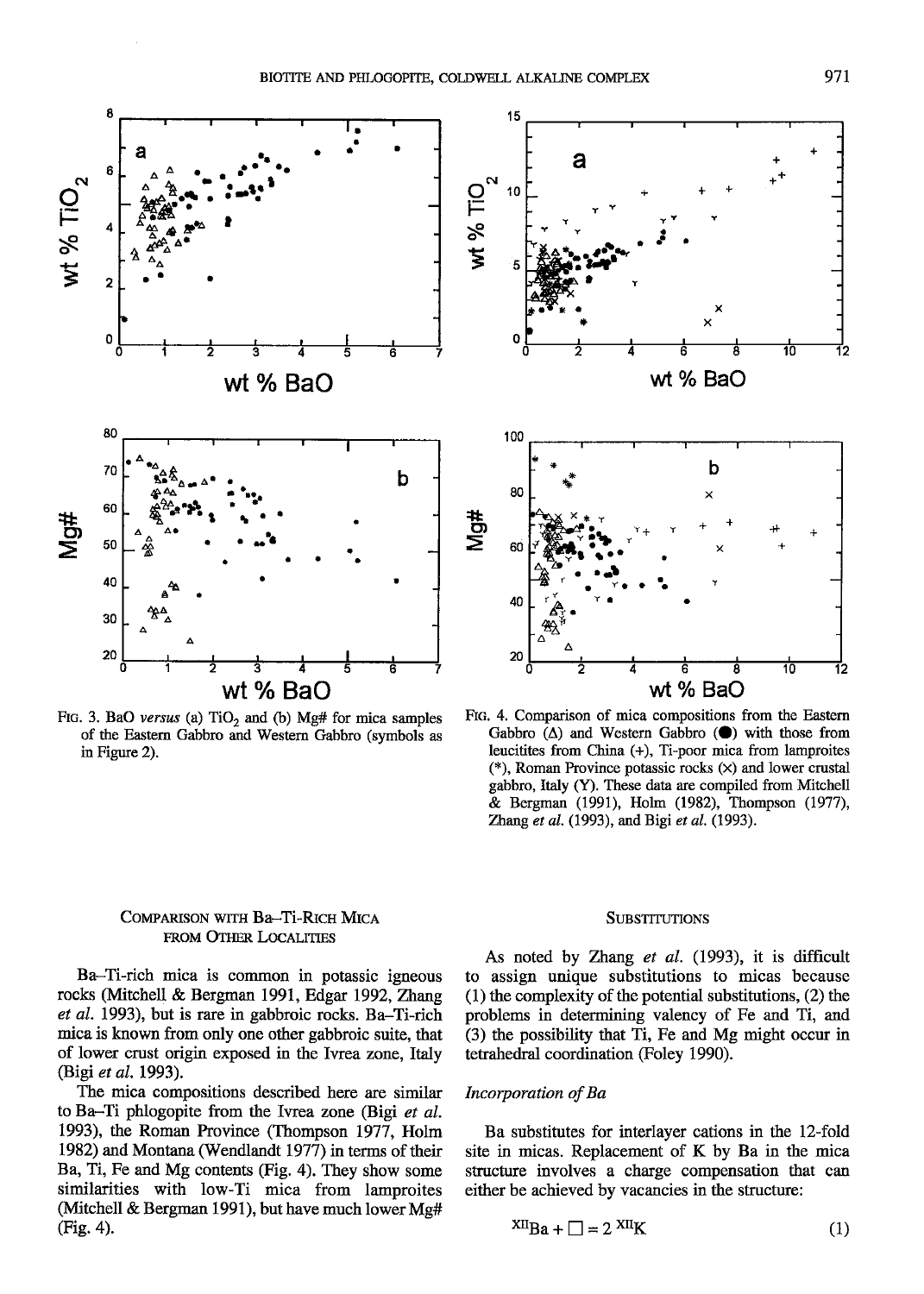(Mitchell 1981, Wagner  $&$  Velde 1986), or by complex coupled substitutions involving cations from both the octahedral and interlaver site, such as

$$
^{XII}Ba + ^{IV}Al = ^{XII}K + ^{IV}Si
$$
 (2)

(Wendlandt 1977, Mansker et al. 1979). Most of the mica compositions from the Eastern Gabbro and the Western Gabbro have low interlayer-site occupancies (Fig. 5a), suggesting the presence of vacancies; however, this substitution does not explain all of the compositional variation (Mitchell & Bergman l99l), and a more complex coupled substitution is likely. The most likely substitution (2) is shown in Figure 5b. It has been suggested as the main substitution involving the transition from phlogopite-biotite to kinoshitalite



FtG. 5. a) Proportion of Ba versus interlayer cations in mica samples of the Eastem Gabbro and Westem Gabbro showing Interlayer site  $= 2$  and Interlayer site  $= 2 - Ba$ trends. b)  $2K + 4Si + 4(Fe, Mg)$  versus  $Ba + 3Ti + 4Al$ (after Guo & Green 1990), showing trend of coupled substitution  $Ba + Al = K + Si$ . Symbols as in Figure 2.

(Dasgupta et al. 1989, Brigatti & Poppi 1993). However, this substitution does not account for deficiencies in the 12-fold site, so that the simple substitution (1) also must be important. More complex substitutions, such as the "tetraferriphlogopite"  $$ phlogopite solid solutions (Mitchell & Bergman 1991), cannot be tested without infonnation on the proportion of  $Fe^{3+}$ .

The substitutions suggested here are the same as those proposed for micas in lamproites (Mitchell  $\&$ Bergman 1991). The mica found in lamproites commonly has as little as 1.8 *apfu* in the interlayer site, which compares with the average interlayer occupancy of 1.84 observed in our samples. Other incidences of Ba-bearing trioctahedral mica generally have interlayer cations close to the ideal occupancy (2.00); however, mica compositions in gabbro from the lower crust (Bigi et al. 1993) also show deficiencies in the interlayer site.

## Deficiencies in the tetrahedral site

More than 70% of the grains analyzed have deficiencies in their tetrahedral site, *i.e.*,  $^{IV}\text{Si} + ^{IV}\text{Al} < 8.00$ , suggesting that another cation is present in this site. Farmer & Boettcher (1981) have suggested that both  $Ti^{4+}$  and Fe<sup>3+</sup> can occur there. Bol et al. (1989) suggested that incorporation of  $Ti<sup>4+</sup>$  at the tetrahedral site is possible but unlikely, because of the electrostatic repulsion of  $Ba^{2+}$  and  $Ti^{4+}$ , which would increase the lattice energy of the crystal. Octahedrally coordinated Ti is much more likely to occw, as the tetrahedral sites are closer to the interlayer than the octahedral sites.

The presence of an excess charge on the basis of 14 tetrahedral + octahedral cations (Table l) might be due to the presence of tetrahedrally coordinated  $Fe<sup>3+</sup>$ , although this has not been proven. Zhang et al.  $(1993)$ have suggested that  $Fe<sup>3+</sup>$  might be capable of residing in the tetrahedral site in Ba-rich micas in potassic lavas from northeastern China. However, Fe<sup>3+</sup> is not tetrahedrally coordinated in Ba-rich mica from gabbros in the Ivrea Zone, Italy (Bigi et al. 1993), which is similar in composition to the suite described here. In the present study, tetrahedral sites have been filled to 8 cations using  $Fe^{3+}$  (Table 1); the rest of the iron is assumed to be  $Fe<sup>2+</sup>$  in the octahedral site.

### Deficiencies in the octahedral site

Ti- and Ba-rich micas are commonly deficient in the octahedral site (Mitchell & Bergman 1991, Bigi et al. 1993, Zhang et al. 1993). Several schemes of substitution have been proposed [Mitchell & Bergman (1991) and references thereinl. In the mica from the Eastern Gabbro and the Western Gabbro, the most likely substitutions are:

$$
2^{VI}Mg = {}^{VI}Ti + \Box
$$
 (3)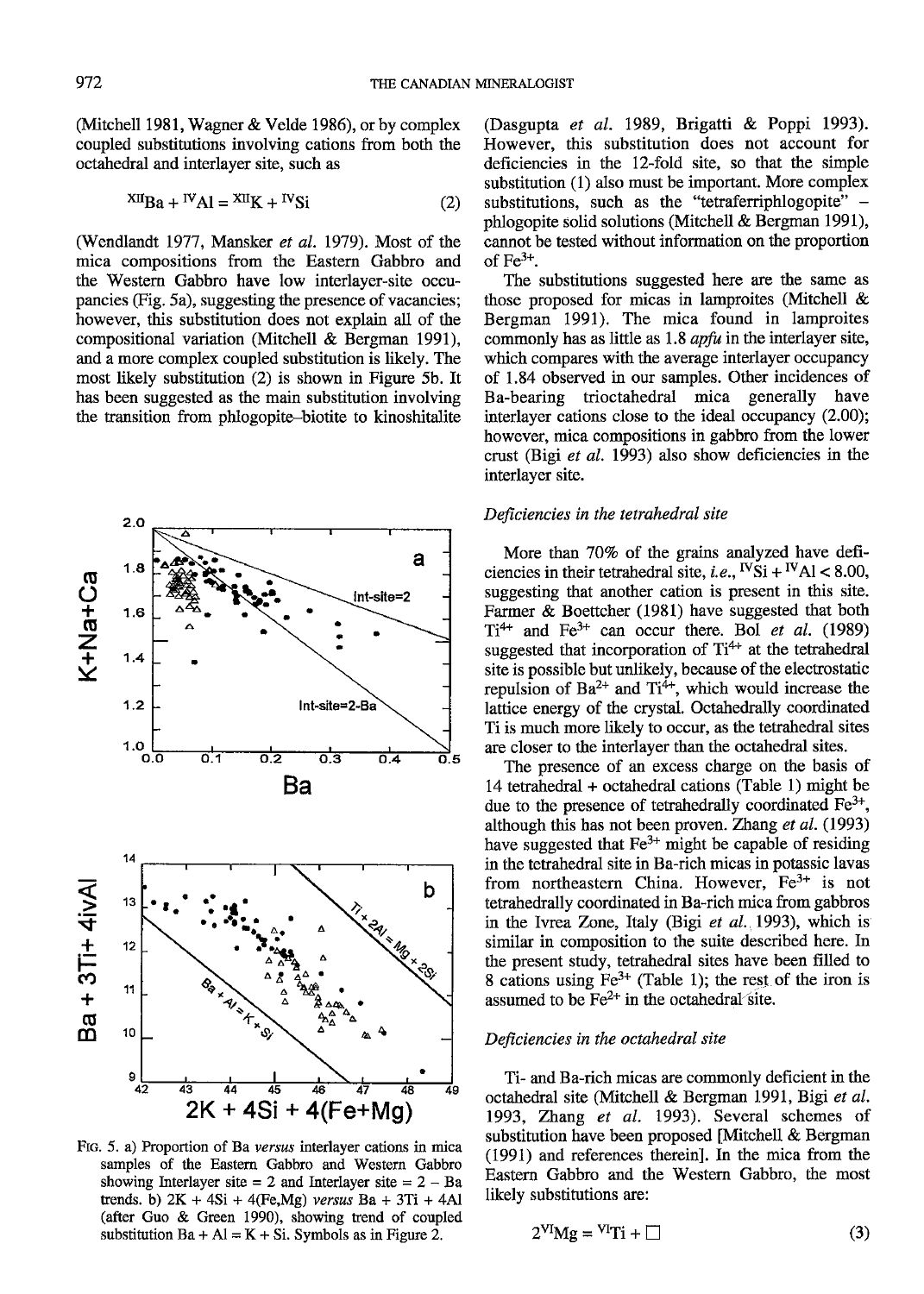(Forbes & Flower 1974), and

$$
VI_Mg + 2IVSi = VITi + 2IVAI
$$
 (4)

(Robert 1976).

Substitution (4) recalls the Ti-Tschermak substitution: tion: 0.6

$$
^{VI}(Mg,Fe^{2+}) + 2 {^{IV}Si} = {^{VI}Ti^{4+}} + 2 {^{VI}}(Al,Fe^{3+}) (5)
$$

(Zhang et al. 1993).

However, this scheme of substitution cannot be fully assessed owing to the lack of data on the oxidation state of iron.

The mica samples define trends intermediate between those for substitutions (3) and (4) (Figs. 6a, b). Further evidence for a Ti-vacancy substitution is shown by the correlation of Ti versus Mg + Fe $_{\text{calc}}^{2+}$ (Fig. 6c). Other substitutions, such as the Ti-oxy substitution (Arima & Edgar 1983), cannot be tested, as the  $H<sub>2</sub>O$  contents of the micas are not known.

For their Ba-bearing micas from the gabbroic suite in the Ivrea Zone, Bigi et al. (1993) reported the data with all Fe expressed as  $Fe<sup>2+</sup>$ , as well as analyzed proportions of  $Fe^{2+}$  and  $Fe^{3+}$ . The analyses with all Fe as  $\text{Fe}^{2+}$  show deficiencies in the octahedral site similar to those described here; however, such deficiencies are not present in samples where the proportion of  $Fe<sup>2+</sup>$  and  $Fe<sup>3+</sup>$  is known. This finding suggests that the calculated site-deficiencies might be due in part to the lack of analytical data for  $Fe<sup>3+</sup>$ .

## ORIGIN OF Ba-Ti-RICH MICAS IN THE COLDWELL SUITE

Although micas from the Eastern Gabbro and the Western Gabbro show the same pattem of substifution, it is likely that they have different parageneses, on the basis of their distinct compositional trends (Figs. 2, 3).

The Eastem Gabbro micas are only moderately enriched in Ba, and could have crystallized from an evolved intercumulus liquid trapped during the accumulation of the Layered Gabbro lntrusion. In most of these cases, the mica is found in fresh gabbro, i.e., where alteration is minimal.

Moderately Ba-enriched micas in the Western Gabbro have compositions similar to those in the Eastern Gabbro and likely formed by the same mechanism of early incorporation of Ba into intercumulus mica. This mechanism does not. however, explain the origin of late-formed (low-Mg#) Ba-rich mica, which overgrows secondary minerals in the gabbro. Ba is strongly compatible in mica (Henderson 1982) and should enter the structure during the earliest stage of crystallization. The observation that early-formed (high-Mg#) micas are less enriched in Ba than later-fonned (low-Mg#) micas suggests that Ba was added to the Western Gabbro during the mica's



FIG. 6. Extent of substitution in the octahedral site in micas (symbols as in Figure 2). a) Ti versus occupancy of the octahedral sites. b)  $Si + iV$ Al versus Ti. c) Ti versus Mg + Fe<sup>2+</sup> (Fe<sup>3+</sup> calculated from Fe<sub>tot</sub> – Fe<sup>3+</sup> required to fil tetrahedral sites). Substitutions in a) and b) from Mirchell & Bergman (1991), in c) from Zhang et al. (1993).

crystallization.

The mica in the Western Gabbro commonly is found in rocks with intense alteration, similar to that found around syenite pegmatites. These pegmatites have been shown to be at least locally enriched in Ba; some samples contain up to 9761 ppm Ba (Penczak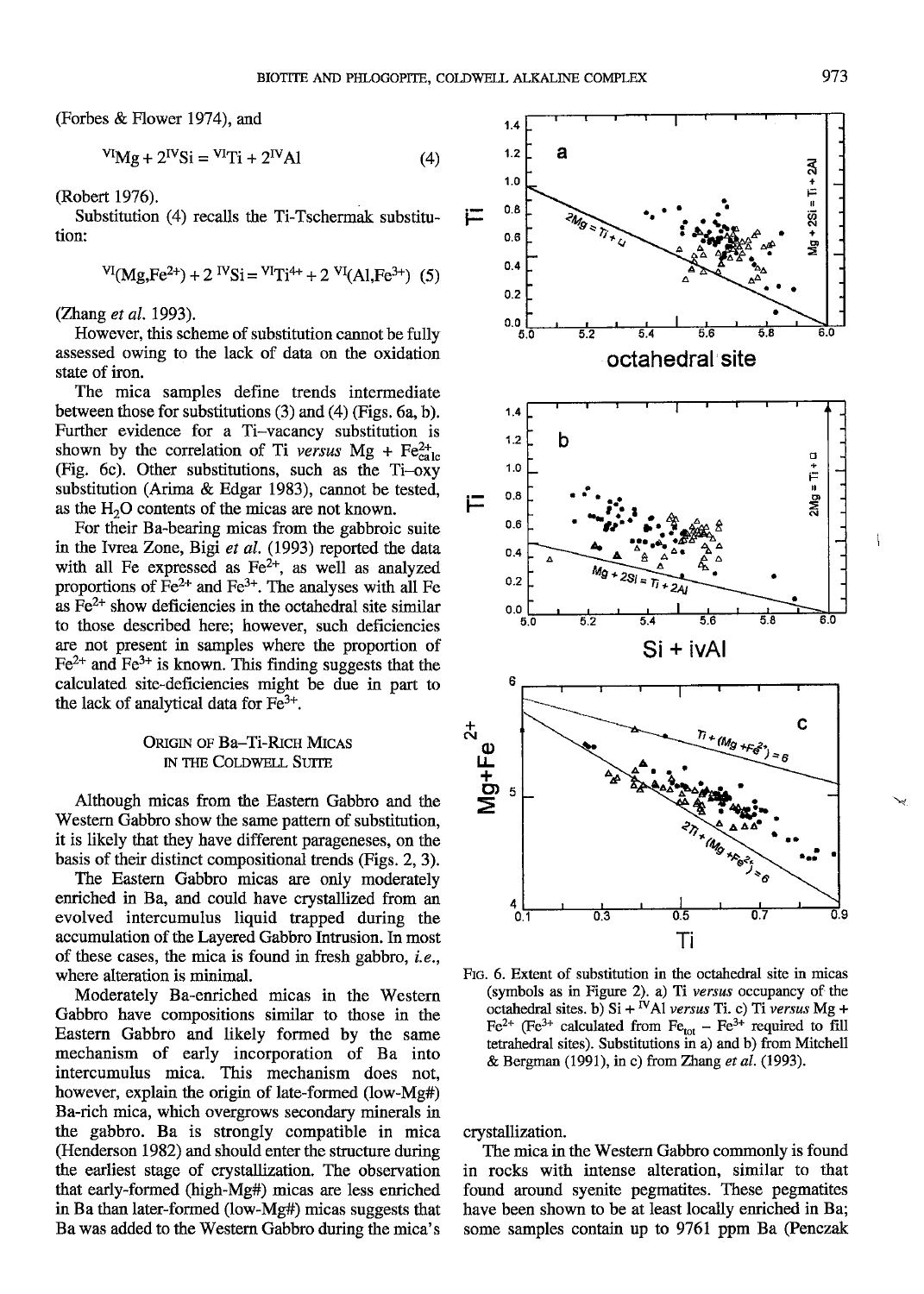L992), and might be a source for Ba in the micas. Fluids emanating from the augite syenite pegmatites could have metasomatized the gabbros and enriched them in Ba while conditions were still suitable for the crystallization of Ba-Ti mica. The high density of syenite pegmatites in the Westem Gabbro may explain the prevalence of Ba-rich mica in this area.

### CONDITIONS OF CRYSTALLIZATION

Titanium-bearing micas are stable over a wide range of pressures and temperatures (Mitchell & Bergman 1991). Most studies have been carried out in potassic systems, and as such, may not be directly relevant to the present study. At moderate pressures, Ti solubility decreases with pressure and increases with increasing temperature (Flower 1971, Arima & Edgar 1983). On this basis, pressure estimates of 2 kbar for the emplacement of the Coldwell alkaline complex (Mitchell  $\&$  Platt 1978) suggest that pressure conditions were suitable for the formation of titaniferous mica.

An estimate of the temperature of crystallization of the intercumulus Ba-Ti mica is not possible. The range of temperatures over which titaniferous mica can crystallize is large (Mitchell & Bergman 1991), and some of the mica may be subsolidus. This is most likely for the Ba-rich micas in the Western Gabbro, as field relations indicate that the gabbro was solid at the time of pegmatite emplacement. Thus it is likely that both true igneous micas and metasomatic micas are present in the same rocks.

### **CONCLUSIONS**

l) Unusually Ba-rich Ti-bearing biotite and phlogopite occur as intercumulus phases in subalkaline gabbros in the Coldwell alkaline complex. These micas contain up to 6.07 wt% BaO and 8.1 wt% TiO<sub>2</sub> and are similar to micas from lower-crust gabbro and in potassic igneous rocks.

2) Incorporation of Ba into interlayer sites occurred by coupled substitution of Ba + Al for  $K + Si$ , with development of interlayer vacancies to explain deficiencies in the l2-fold site.

3) Ti incorporation is explained by a combination of Ti-vacancy and Ti-Tschermak substitutions.

4) Moderately Ba-enriched  $(1-2 \text{ wt\% BaO})$  micas in the Eastern Gabbro and the Western Gabbro seem to have formed from Ba-rich intercumulus liquid during the final stages of crystallization of the gabbro. Strongly Ba-enriched micas in the Westem Gabbro seem to have formed by metasomatism due to infiltration of a Ba-rich fluid derived from adjacent bodies of syenite pegmatite.

### **ACKNOWLEDGEMENTS**

Funding for this project was provided by a grant from the Ontario Geological Survey to Dr. R.H. Sutcliffe. Thanks to E.C. Walker, G. Shore, G. Dubuc and D. Besserer for discussions and assistance in the field. Y. Thibault, R.L. Barnett and D.M. Kingston assisted with electron-microprobe analyses. A.D. Edgar and Y. Thibault read an earlier draft of this paper and made many useful suggestions. Constructive comments by reviewers A.E. Lalonde, K.L Currie, R.H. Mitchell and R.F Martin greatly improved the manuscript.

### **REFERENCES**

- ARIMA, M. & EDGAR, A.D. (1983): A high pressure experimental study on a magnesium-rich leucite-lamproite from the West Kimberley area, Australia: petrogenetic implications: Contrib. Mineral. Petrol. 84, 228-234.
- BIGI, S., BRIGATTI, M.F., MAZZUCCHELLI, M. & RIVALENTI, G. (1993): Crystal chemical variations in Ba-rich biotites from gabbroic rocks of lower crust (Ivrea Zone, NW Italy). Contrib. Mineral. Petrol. 113, 87-99.
- BOL, L.C.G.M., BOS, A., SAUTER, P.C.C. & JANSEN, J.B.H. (1989): Barium-titanium-rich phlogopites in marbles from Rogaland, southwest Norway. Am. Mineral. 74, 439-447.
- BRIGATTI, M.F. & POPPI, L. (1993): Crystal chemistry of Ba-rich trioctahedral micas-lM. Eur. J. Mineral. 5. 857-87I.
- DASGUPTA, S., CHAKRABORTI, S., SENGUPTA, P., BHATTACHARYA, P.K., BANNERJEE, H. & FUKUOKA, M. (1989): Compositional characteristics of kinoshitalite from the Sausar Group, India. Am. Mineral. 74, 200-202.
- DEER, W.A., HOWIE, R.A. & ZUSSMAN, J. (1966): An Introduction to the Rock-Forming Minerals. Longman, London. U.K.
- EDGAR, A.D. (1992): Barium-rich phlogopite and biotite from some Quaternary alkali mafic lavas, West Eifel, Germany. Eur. J. Mineral. 4. 321-330.
- FARMER, G.L. & BOETTCHER, A.L. (1981): Petrologic and crystal-chemical significance of some deep-seated phlogopites. Am. Mineral. 66, 1154-1163.
- FLOWER, M.F.J. (1971): Evidence for the role of phlogopite in the genesis of alkali basalts. Contrib. Mineral. Petrol.32, 126-137.
- FOLEY, S.F. (1990): Experimental constraints on phlogopite chemistry in lamproites. 2. Effect of pressure-temperature variations. Eur. J. Mineral. 2, 327-341.
- FORBES, W.C. & FLOWER, M.J.F. (1974): Phase relations of titan-phlogopite,  $K_2Mg_4TiAl_2Si_6O_{20}(OH)_4$ : a refractory